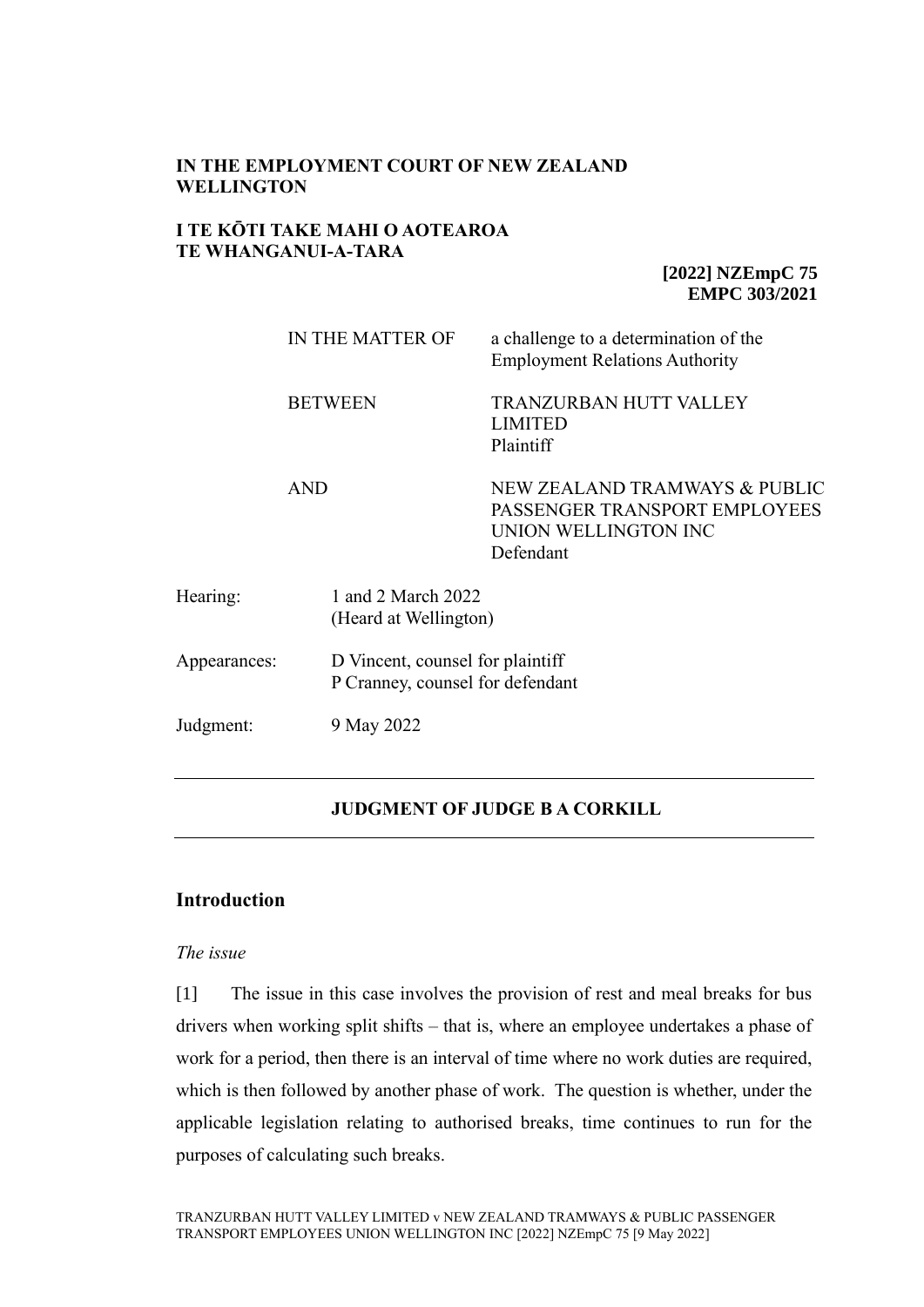[2] The proceeding had its origins in a relationship problem brought by the New Zealand Tramways and Public Passenger Transport Employees Union Wellington Inc (the Union) against Tranzurban Hutt Valley Ltd (Tranzurban) alleging that Tranzurban was not providing rest and meal breaks that complied with the legislation.

[3] Tranzurban operates buses used for public transport throughout the Hutt Valley area. The Union represents members that are employed to drive for Tranzurban.

[4] Part 6D of the Employment Relations Act 2000 (the Act) sets out a regime for the taking of 10-minute paid rest breaks and 30-minute unpaid meal breaks during work periods. The number of those breaks is determined in accordance with the hours worked by the employee in any such period.

[5] The legal issue turns on what Parliament intended when it introduced the concept of "work period" in the Act.<sup>1</sup>

[6] The Employment Relations Authority concluded that "the term *work period* covers all time between an employee's initial commencement and final cessation on any given day".<sup>2</sup>

[7] Tranzurban now seeks a judgment by way of a de novo challenge asserting that the Authority erred. It argues that it is a question of fact as to whether distinct shifts worked on the same day are to be treated as separate "work periods", or one "work period", for the purposes of determining rest and meal breaks.

[8] The Union opposes the challenge on the basis that the Authority reached a correct conclusion in law.

<sup>&</sup>lt;sup>1</sup> Employment Relations Act 2000, s 69ZC.<br><sup>2</sup> Nav Zealand Tramyays and Public Pass.

<sup>2</sup> *New Zealand Tramways and Public Passenger Transport Employees Union v Tranzurban Hutt Valley Ltd* [2021] NZERA 342 at [32] (Member Loftus).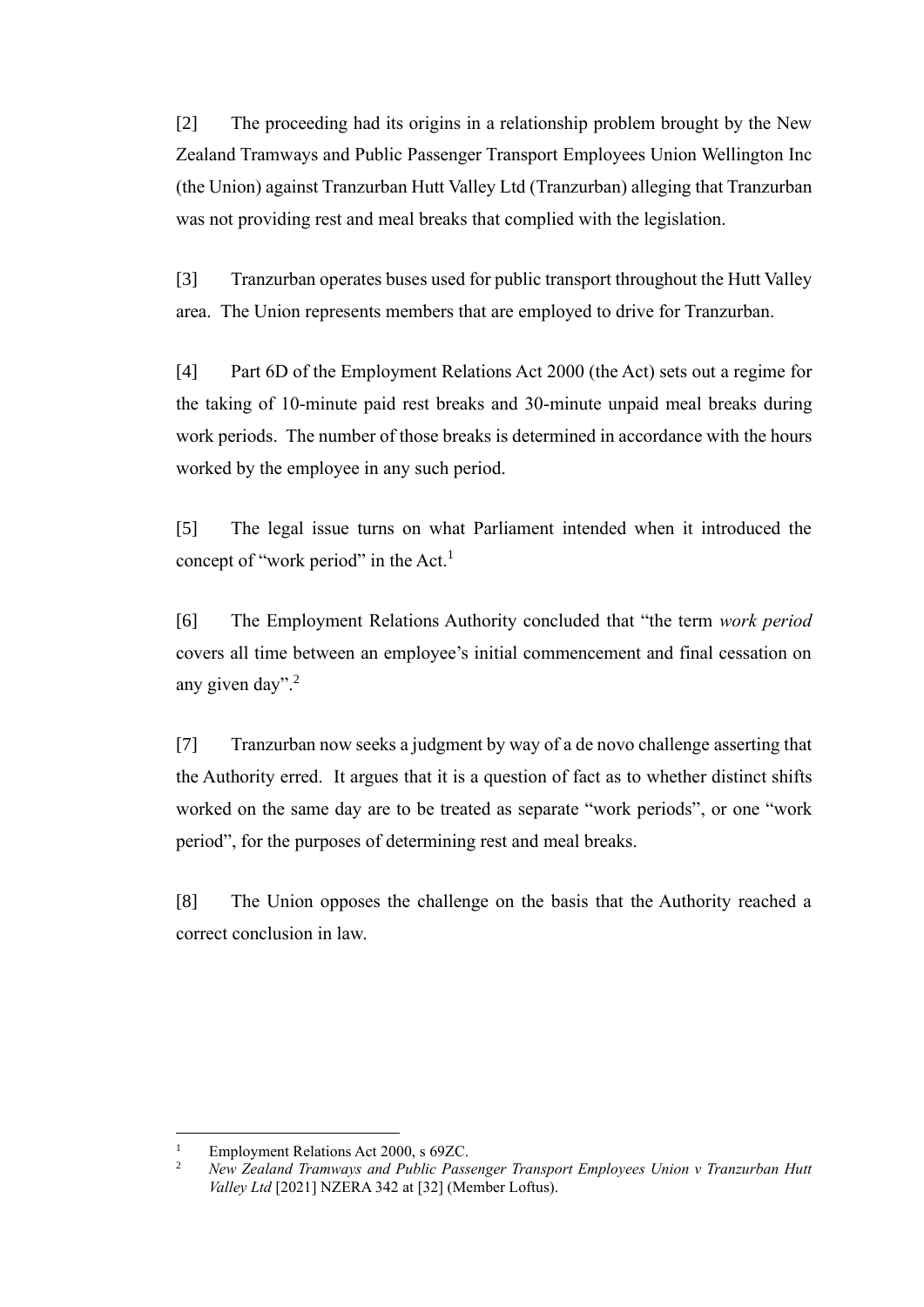# **Background**

# *Facts*

[9] On 5 December 2018, Parliament enacted the Employment Relations Amendment Act 2018, which replaced earlier provisions relating to the taking of rest and meal breaks.

[10] Briefly, such provisions were originally introduced in 2009.<sup>3</sup> In 2015, Parliament considered that the original provisions were too prescriptive; consequently, a more flexible version of rest and meal break provisions were introduced.<sup>4</sup>

[11] Then, a later Parliament determined it would be appropriate to revert to a more prescriptive set of provisions. It is these which fall for consideration in the present case. The amendments were enacted on 5 December 2018 and came into force on 6 May 2019.

## *The current rest and meal break provisions*

[12] The relevant provisions are:

## **Part 6D**

### **Rest breaks and meal breaks**

## **69ZC Interpretation**

In this Part, unless the context otherwise requires, **work period**—

- (a) means the period—
	- (i) beginning with the time at which, in accordance with an employee's terms and conditions of employment, an employee starts work; and
	- (ii) ending with the time at which, in accordance with an employee's terms and conditions of employment, an employee finishes work; and
- (b) includes all authorised breaks (whether paid or not) provided to an employee or to which an employee is entitled during the period specified in paragraph (a).

<sup>&</sup>lt;sup>3</sup> Employment Relations (Breaks, Infant Feeding, and Other Matters) Amendment Act 2008, ss 2(2) and 6.

<sup>&</sup>lt;sup>4</sup> Employment Relations Amendment Act 2014, ss 2 and 49.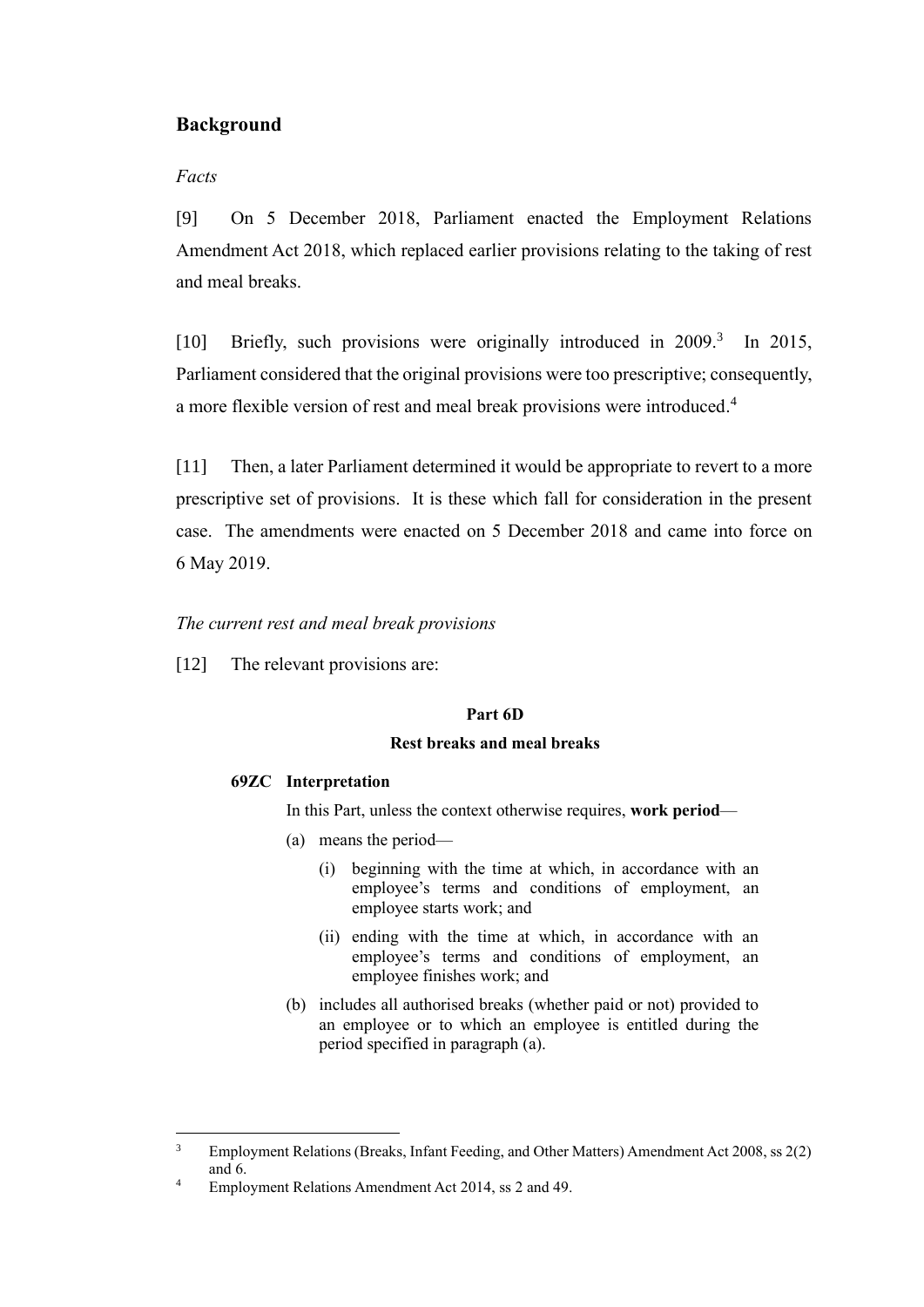#### **69ZD Employee's entitlement to, and employer's duty to provide, rest breaks and meal breaks**

*Entitlement and duty*

(1) An employee is entitled to, and the employee's employer must provide the employee with, rest breaks and meal breaks in accordance with this Part.

*Work period between 2 hours and 4 hours*

(2) If an employee's work period is 2 hours or more but not more than 4 hours, the employee is entitled to one 10-minute paid rest break.

*Work period between 4 hours and 6 hours*

- (3) If an employee's work period is more than 4 hours but not more than 6 hours, the employee is entitled to—
	- (a) one 10-minute paid rest break; and
	- (b) one 30-minute meal break.

*Work period between 6 hours and 8 hours*

- (4) If an employee's work period is more than 6 hours but not more than 8 hours, the employee is entitled to—
	- (a) two 10-minute paid rest breaks; and
	- (b) one 30-minute meal break.

*Work period over 8 hours*

- (5) If an employee's work period is more than 8 hours, the employee is entitled to the rest breaks and meal breaks in accordance with subsections (6) and (7).
- (6) During the work period of 8 hours, the employee is entitled to—
	- (a) two 10-minute paid rest breaks; and
	- (b) one 30-minute meal break.
- (7) During the work period beyond 8 hours (the **subsequent period**), the employee is entitled to the following:
	- (a) if the subsequent period is 2 hours or more but not more than 4 hours, to one 10-minute paid rest break:
	- (b) if the subsequent period is more than 4 hours but not more than 6 hours, to—
		- (i) one 10-minute paid rest break; and
		- (ii) one 30-minute meal break:
	- (c) if the subsequent period is more than 6 hours but not more than 8 hours, to—
		- (i) two 10-minute paid rest breaks; and
		- (ii) one 30-minute meal break.

### **69ZE Timing of rest breaks and meal breaks**

*Timing of breaks as agreed*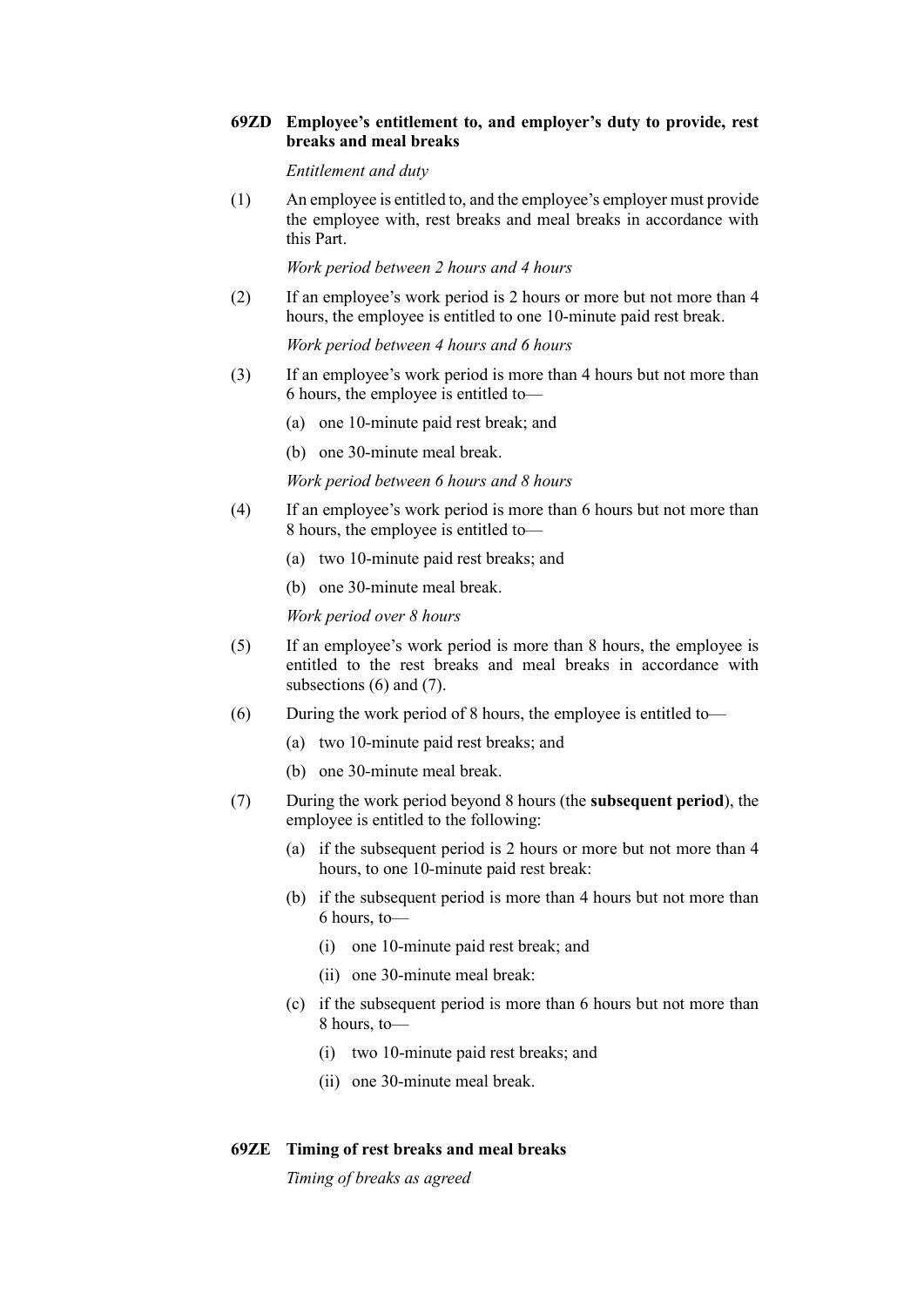(1) If an employee and employer have agreed on the times at which the employee is to take rest breaks and meal breaks during the employee's work period, the rest breaks and meal breaks are to be taken at those times.

#### *Timing of breaks in absence of agreement*

(2) In the absence of an agreement, the rest breaks and meal breaks are to be taken in accordance with the applicable provision in subsections (3) to (7).

*Work period between 2 hours and 4 hours*

(3) If section 69ZD(2) applies, an employer must, so far as is reasonable and practicable, provide the employee with the rest break in the middle of the work period.

*Work period between 4 hours and 6 hours*

- (4) If section 69ZD(3) applies, an employer must, so far as is reasonable and practicable, provide the employee with—
	- (a) the rest break one-third of the way through the work period; and
	- (b) the meal break two-thirds of the way through the work period.

*Work period between 6 hours and 8 hours*

- (5) If section 69ZD(4) applies, an employer must, so far as is reasonable and practicable, provide the employee with—
	- (a) a rest break halfway between the start of work and the meal break; and
	- (b) the meal break in the middle of the work period; and
	- (c) a rest break halfway between the meal break and the finish of the work period.

*Work period over 8 hours*

- (6) If section 69ZD(5) and (6) apply, an employer must, so far as is reasonable and practicable, provide the employee with—
	- (a) a rest break halfway between the start of work and the meal break; and
	- (b) the meal break in the middle of the work period; and
	- (c) a rest break halfway between the meal break and the finish of the work period.
- (7) If section 69ZD(5) and (7) apply, an employer must, so far as is reasonable and practicable, provide the employee with the breaks as follows:
	- (a) if the subsequent period is 2 hours or more but not more than 4 hours, the rest break in the middle of the subsequent period:
	- (b) if the subsequent period is more than 4 hours but not more than 6 hours,—
		- (i) the rest break one-third of the way through the subsequent period; and
		- (ii) the meal break two-thirds of the way through the subsequent period: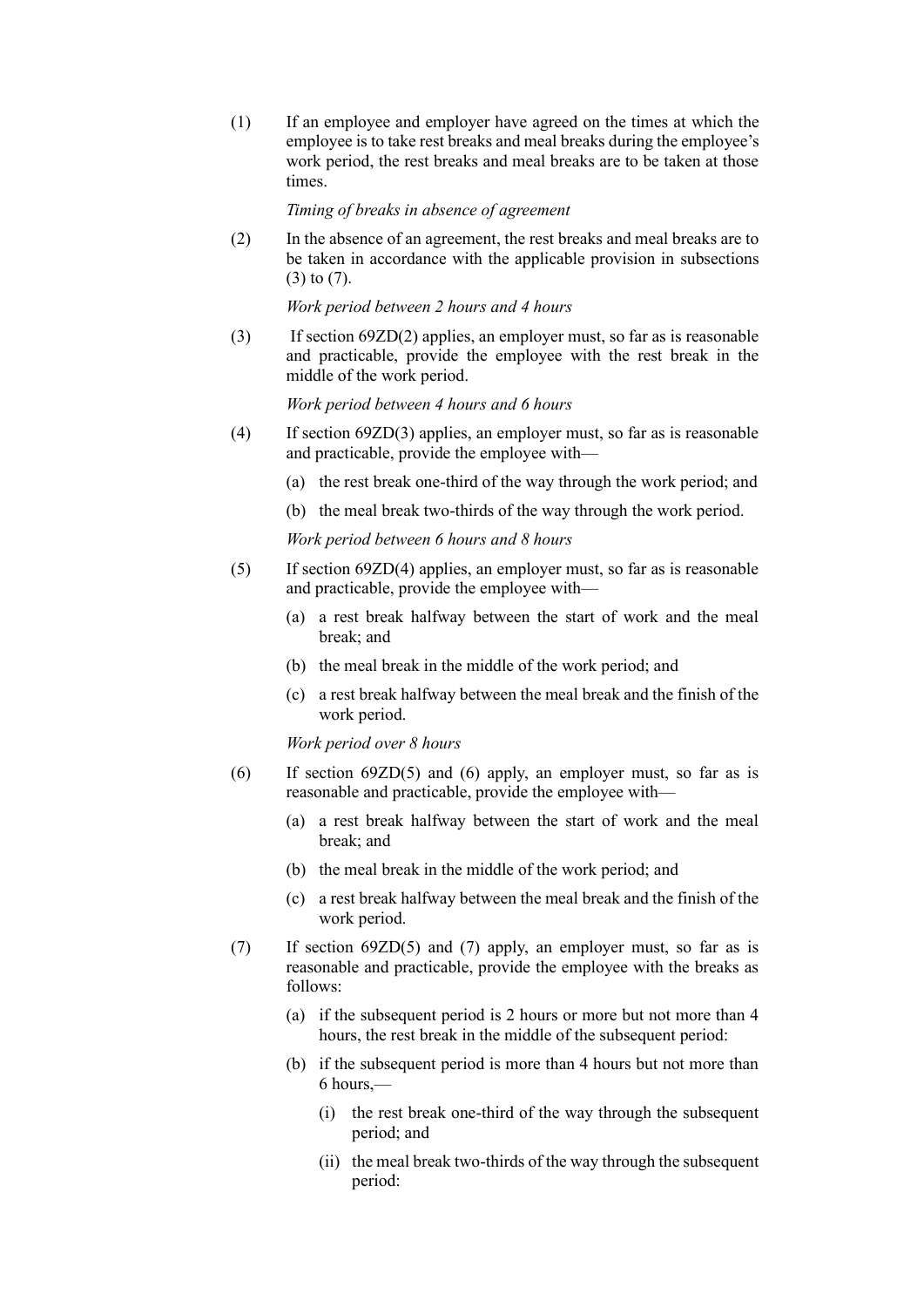- (c) if the subsequent period is more than 6 hours but not more than 8 hours,—
	- (i) a rest break halfway between the start of the subsequent period and the meal break; and
	- (ii) the meal break in the middle of the subsequent period; and
	- (iii) a rest break halfway between the meal break and the finish of the subsequent period.
- ...

#### **69ZG Relationship between Part and employment agreements**

- (1) This Part does not prevent an employer from providing an employee with enhanced or additional entitlements to rest breaks and meal breaks (whether specified in an employment agreement or otherwise) on a basis agreed with the employee.
- (2) An employment agreement that excludes, restricts, or reduces an employee's entitlements under [section 69ZD](https://www.legislation.govt.nz/act/public/2000/0024/latest/link.aspx?id=DLM1940671#DLM1940671) or [69ZE](https://www.legislation.govt.nz/act/public/2000/0024/latest/link.aspx?id=DLM1940672#DLM1940672) or fails to comply with [section 69ZEA](https://www.legislation.govt.nz/act/public/2000/0024/latest/link.aspx?id=DLM6405981#DLM6405981) o[r 69ZEB—](https://www.legislation.govt.nz/act/public/2000/0024/latest/link.aspx?id=DLM6408405#DLM6408405)
	- (a) has no effect to the extent that it does so; but
	- (b) is not an illegal contract under [subpart 5](https://www.legislation.govt.nz/act/public/2000/0024/latest/link.aspx?id=DLM6844158#DLM6844158) of Part 2 of the Contract and Commercial Law Act 2017.
- (3) [*Repealed*]

### *The introduction of the rest and meal break provisions in 2019*

[13] Tranzurban drivers are required to work what the company describes as "split shifts" as part of its operation. These shifts require a driver to work for a defined period in the morning, cease work for a period of between two and four hours, then return to work later that day for a further period of work.

[14] Prior to the amended provisions coming into force, a Memorandum of Understanding (the MOU) was entered into between a number of parties including Tranzurban, the Union, the Council of Trade Unions, the Minister of Transport, the Minister of Workplace Relations and Safety and representatives of the Wellington Regional Council. The aim was:<sup>5</sup>

... to achieve the smoothest possible transition to the implementation of the amended rest and meal break provisions of the Employment Relations Act 2000. This will ensure bus drivers receive the rest and meal breaks they are entitled to while minimising service disruption and safety risks, and costs to councils, bus operators and the Government.

<sup>5</sup> Memorandum of Understanding: Rest and meal breaks for bus drivers, 28 April 2019, cl 5.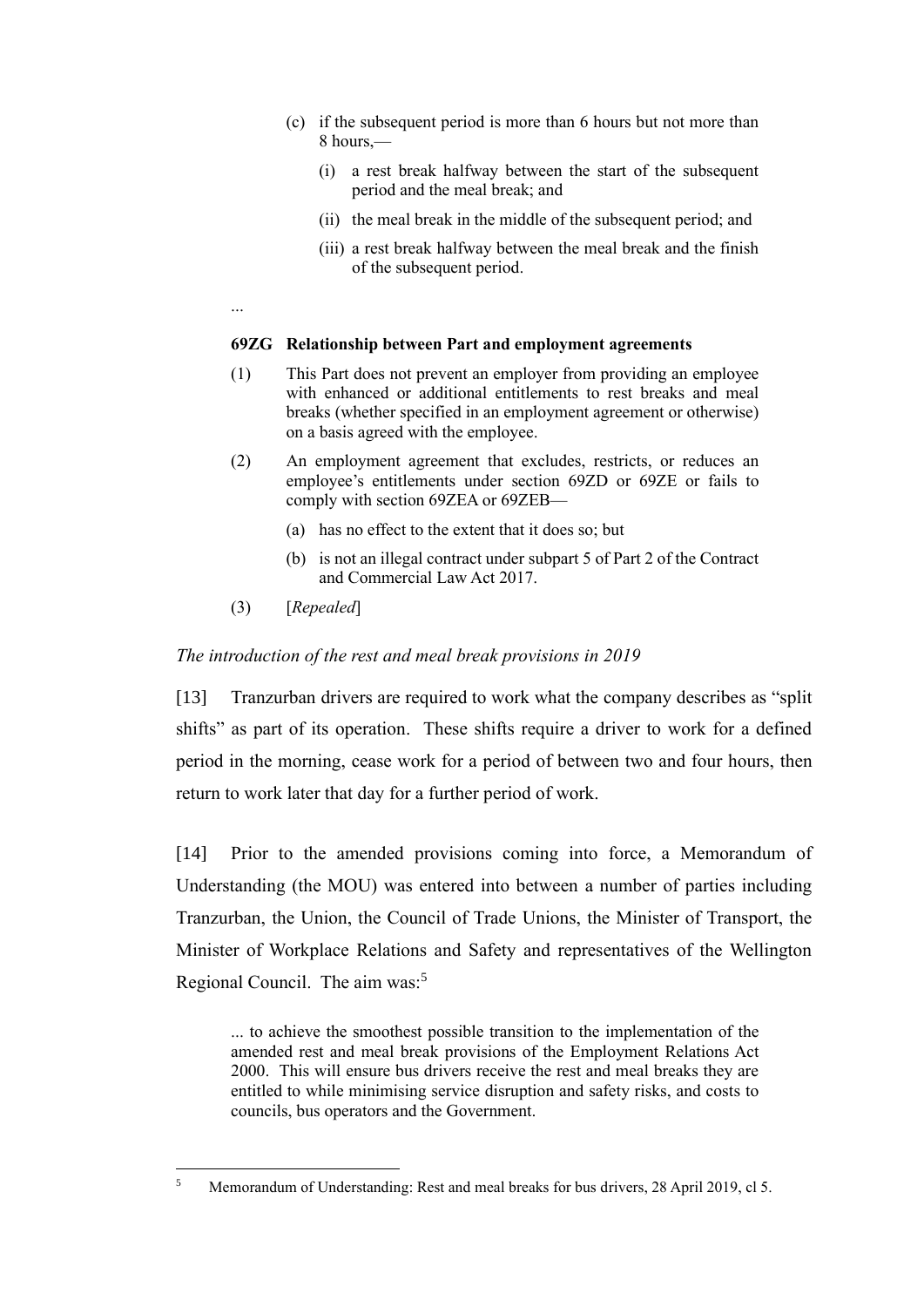[15] The parties agreed there would be a 12-month transitional period from 6 May 2019 to 6 May 2020, so as to provide an opportunity for implementing the new legal requirements, and to allow a degree of flexibility concerning the scheduling of breaks.

[16] For the purposes of the transitional period, an Order in Council was introduced in April 2019 to cover the 12-month period, named the "Land Transport Rule: Work Time in Large Passenger Service Vehicles 2019" (the Rule). The objective of the Rule was to provide short term measures to enable operators of scheduled passenger services to schedule the timing of 10-minute rest and meal breaks efficiently and safely, while minimising disruption to services.<sup>6</sup>

[17] The parties to the MOU agreed to a set of principles for buses being operated in the greater Wellington area. These were expressed as follows:<sup>7</sup>

Breaks will be scheduled according to the following principles:

- (a) Wherever possible not in the first or last hour of a work period.
- (b) During peak travelling times within 90 minutes of the prescribed times in the [Act] and outside of peak times within 60 minutes of the prescribed times in the [Act], as far as is reasonable and practical.
- (c) At the end of a trip or prior to a trip starting, with a full 10 minutes allocated, in addition to any repositioning or recovery time already scheduled.

[18] The parties were, however, unable to agree how the statutory definitions should apply to split shifts, which resulted in the employment relationship problem being raised. When evidence and submissions were prepared for the Authority's investigation, the Rule was still in force. Thus, the issue before it related to the meaning of "work period" in the context of the Rule. That said, the definition of that term in the Rule mirrored the definition given in s 69ZC of the Act.

<sup>&</sup>lt;sup>6</sup> Land Transport Rule: Work Time in Large Passenger Service Vehicles 2019, cl 3.

<sup>7</sup> *New Zealand Tramways and Public Passenger Transport Employees Union v Tranzurban Hutt Valley Ltd*, above n 2, at [9].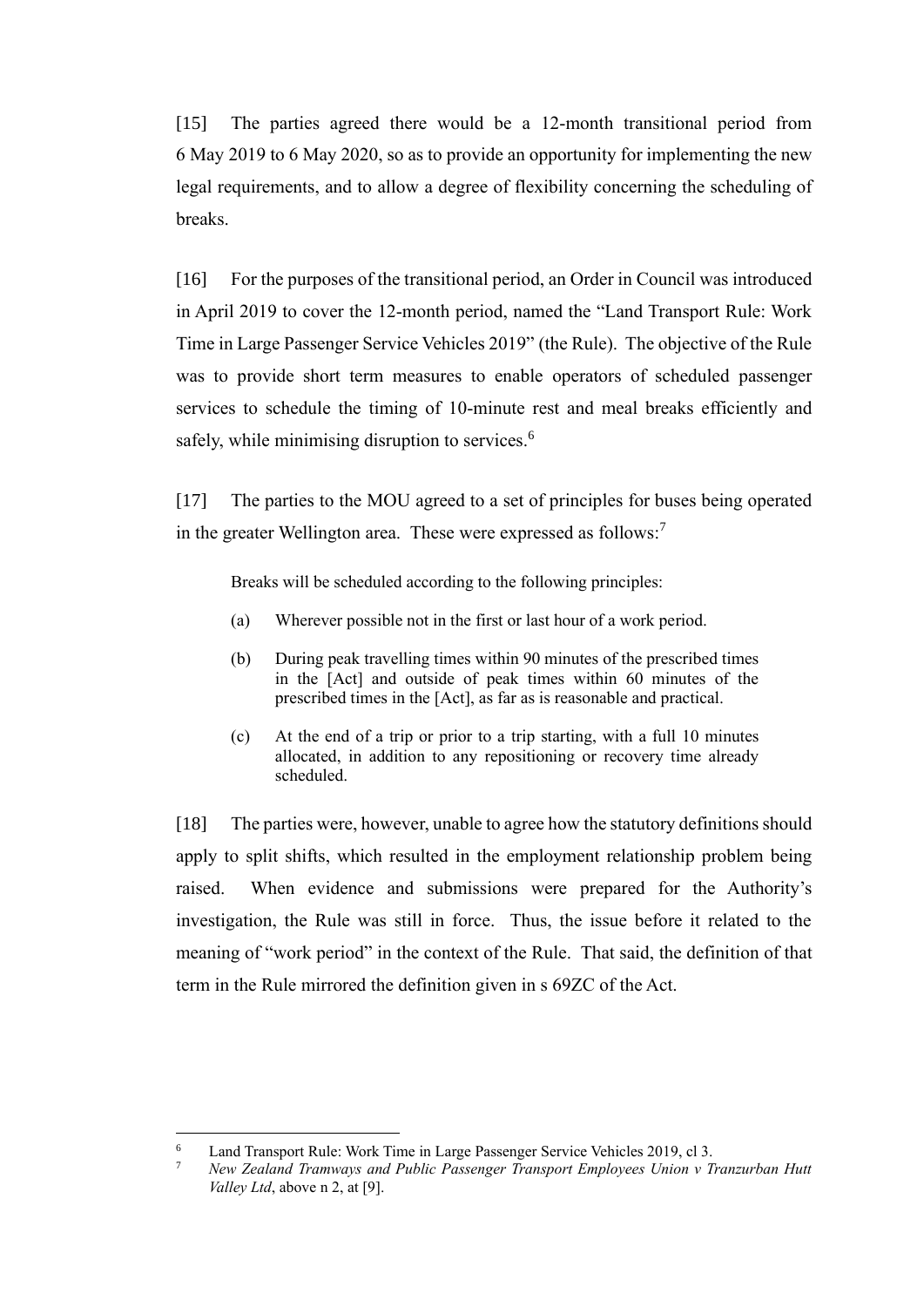### *Evidence*

[19] Tranzurban called two witnesses. The first was Ms Renee Snelgrove, Human Resources and Legal Director for the Tranzit Group, of which Tranzurban is a part. She is responsible for incorporating the required rest and meal breaks into bus drivers' shifts. After describing the background to which I have already referred, she referred to the collective employment agreement (CEA) which currently applies.

[20] It is appropriate to cite two clauses from that CEA:<sup>8</sup>

# **8. DAYS AND HOURS OF WORK**

### **Roster**

A plan outlining the employee's shifts to be worked, including days and hours of work and rostered days off.

### **Shift**

A workplan for the day detailing duties to be completed. An employee may be allocated multiple shifts during a workday. A shift may include multiple work periods.

8.1 This agreement acknowledges the requirements of a scheduled and semi scheduled bus driving operation and that the roster will be set over seven days per week with the starting and finishing times being determined by the company in accordance with operational requirements

...

### **11. MEAL BREAKS AND REST PERIOD**

- 11.1 Rest and meal breaks will be scheduled in accordance with the employee's entitlement within relevant legislation. The employee agrees to take their rest and meal breaks at the times scheduled within their work period as set out in the shifts provided to the employee by the Company. In providing agreement the employee recognises that:
	- 11.1.1 Break times will change from shift to shift. The Company will endeavour to schedule breaks at regular portions throughout each shift or work period; however, the timing of breaks will be subject to any industry principles that the company has accepted, following facilitated meetings commissioned by NZTA. Where this is not possible, breaks may be scheduled at the outset or at the end of a work period as the operational requirements of a scheduled and semi-scheduled bus driving operation allows,

<sup>8</sup> Tranzurban Hutt Valley Ltd and New Zealand Tramways and Public Passenger Transport Employees Union Inc Collective Agreement 1 April 2020 to 30 June 2021.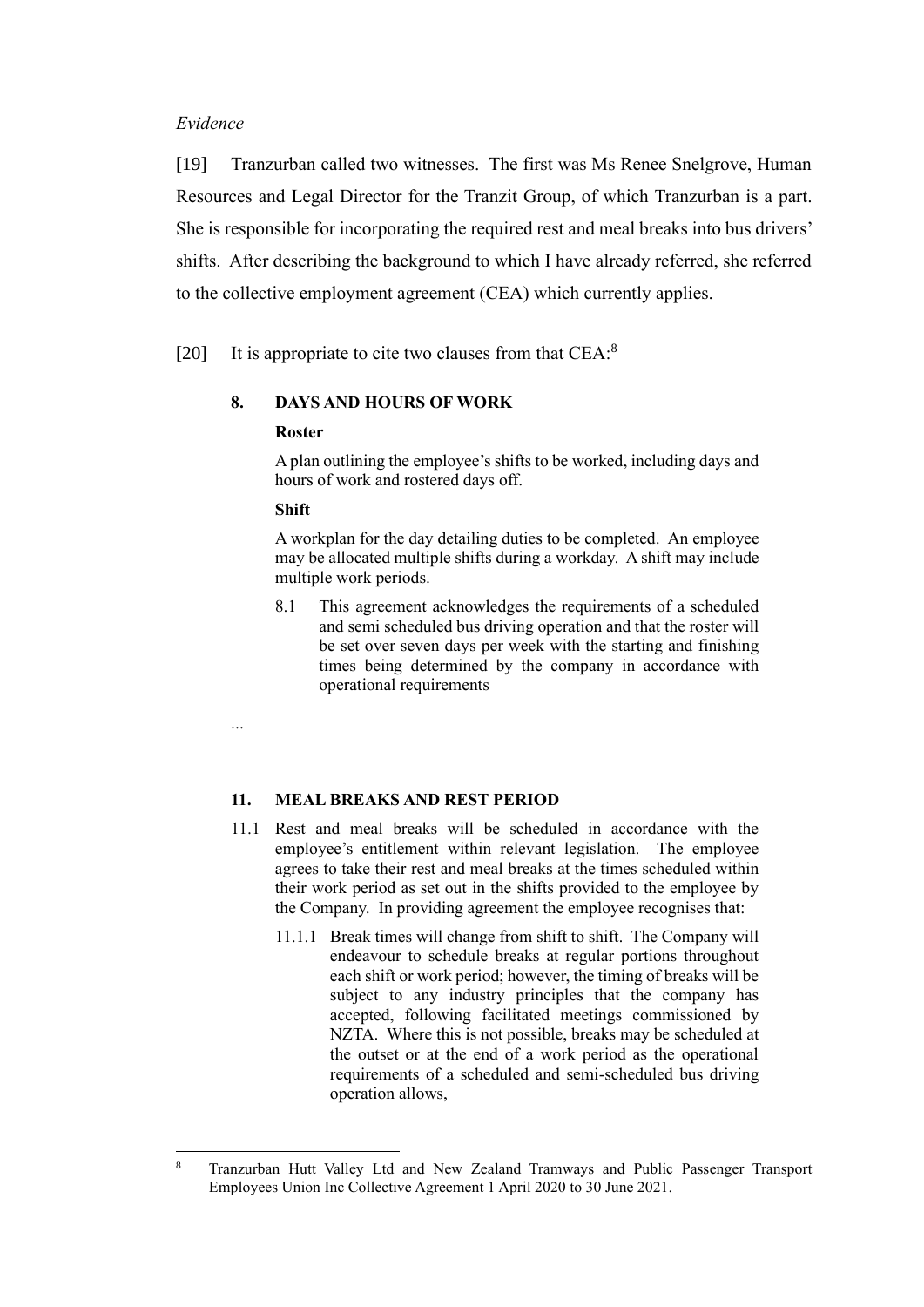- 11.2 The Company will provide tea, coffee, milk and sugar at all Tranzurban depots. Where the employee is required to have a break away from the depot, provisions will be supplied.
- 11.3 If an unpaid meal break is required to be taken away from the employee's home depot, the employee will be paid a meal allowance in accordance with Schedule 2.

[21] Then Ms Snelgrove analysed current split shifts. She said Tranzurban has a policy that all work periods should be divided by at least two hours. Currently in the Hutt Valley, Tranzurban operates 197 shifts, 65 of which are split shifts.

[22] Thirty-five of those contain an interval of two to three hours between one work period and the next; and 28 of them have an interval in that period of three to four hours.

[23] She cited a particular example which concerned the work of a school bus driver, who would work from approximately 7.45 am until 9.15 am, taking children to school; the driver would then resume work from 2.45 pm to 4.15 pm. She explained that under the interpretation favoured by the Authority, the entire period from 7.45 am to 4.15 pm would be included in the "work period". Such an interpretation would add an additional two 10-minute paid breaks (to be taken at 9.52 am and 2.07 pm) and one 30-minute unpaid break (to be taken at 12.00 pm). She said that these rest breaks and meal breaks were during a period when the driver would not be performing work duties.

[24] Ms Snelgrove also said that Tranzurban has been working to reduce the impact of split shifts, dubbed by some as "ugly shifts". The company proposes to schedule more services between peak hours in order to provide more paid time for drivers and consistency of work, rather than having their days split into two work periods.

[25] Mr Benjamin McFadgen, Chief Executive Officer for the Bus and Coach Association of New Zealand, gave evidence which focused on issues concerning the broader bus industry. He had conducted a limited survey of eight significant operators in the Wellington and Auckland public transport sectors, the majority of which favoured treating each part of a shift as distinct work periods.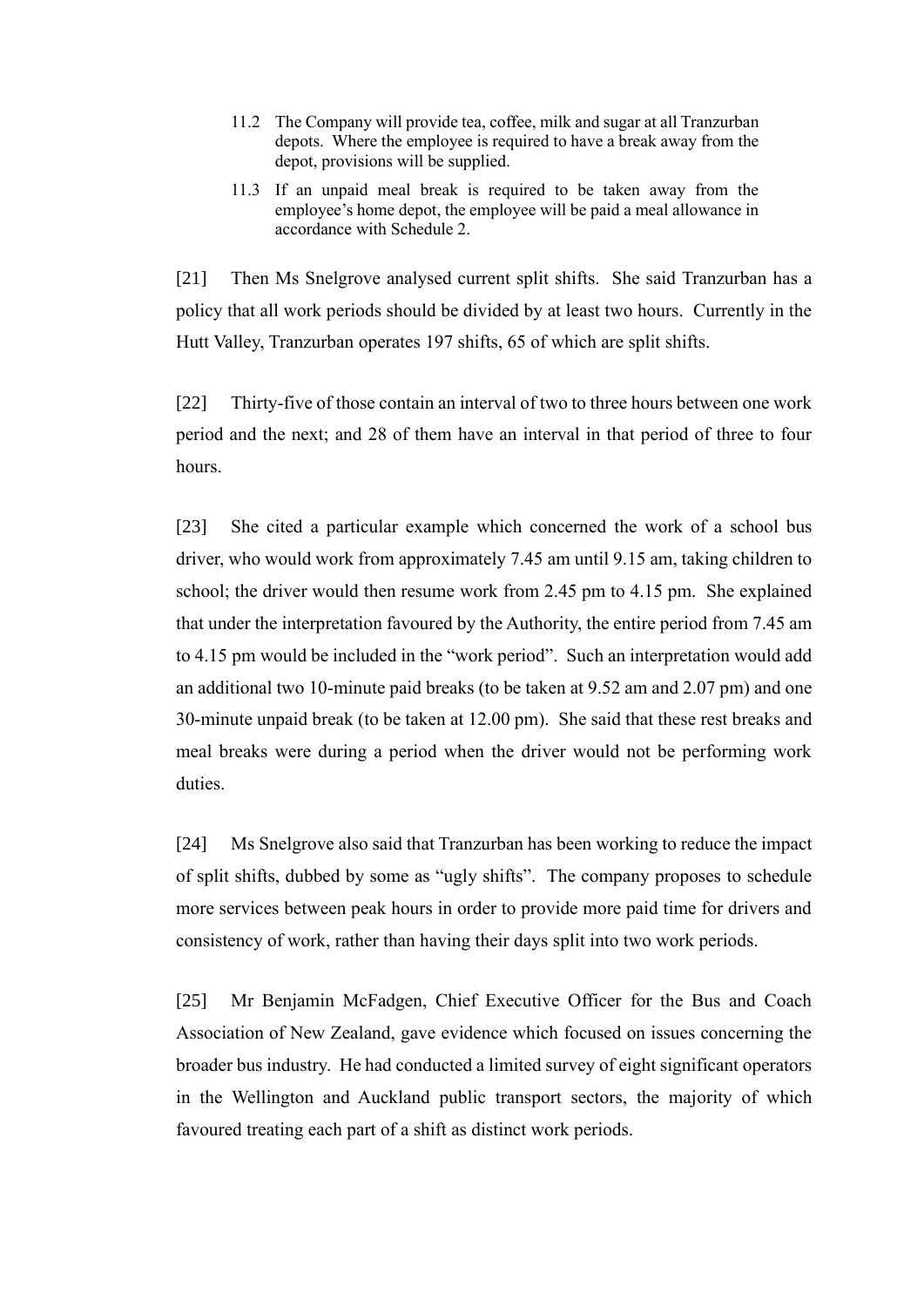[26] The Union called Mr Kevin O'Sullivan, Secretary of its Wellington Branch. He referred to the practice where a "shift" would incorporate the period from when a driver first reports for work, through to the period when that driver finally ceases work for the day.

[27] Mr O'Sullivan then referred to a particular split shift which had operated during the transitional period. It had commenced at 7.10 am and finished at 7.41 pm, a span of 12 hours and 31 minutes, the driver being unpaid from 8.46 am to 11.42 am, and from 2.38 pm to 3.08 pm. There were two 10-minute paid rest breaks. He referred to the first which occurred at 2.28 pm, seven hours and 18 minutes after the commencement of the shift. He said this illustrated that work could be structured in a manner that could deprive staff of paid breaks. It was the Union's position that in such a case "the work period" should span from 7.10 am to 7.41 pm and include all authorised breaks whether paid or unpaid.

## **Overview of the parties' cases**

- [28] Mr Vincent, counsel for the plaintiff, submitted:
	- (a) The starting point for interpreting any statutory provision is the natural and ordinary meaning of the language used. The definition of "work period" uses plain language to describe the term. Section 69ZC of the Act states a "work period" commences when an employee starts work "in accordance with the employee's terms and conditions of employment" and ends when the employee ends work in accordance with those terms.
	- (b) Rest and meal breaks are to be calculated by reference to actual hours of work duties, and the period(s) to which they relate. There is nothing in the language of the Act to suggest that the starting and ending of work cannot happen more than once in any particular period.
	- (c) The determination of the scope of a "work period", is one involving an issue of fact in light of what the parties have agreed. The determination of that issue is a matter of common sense.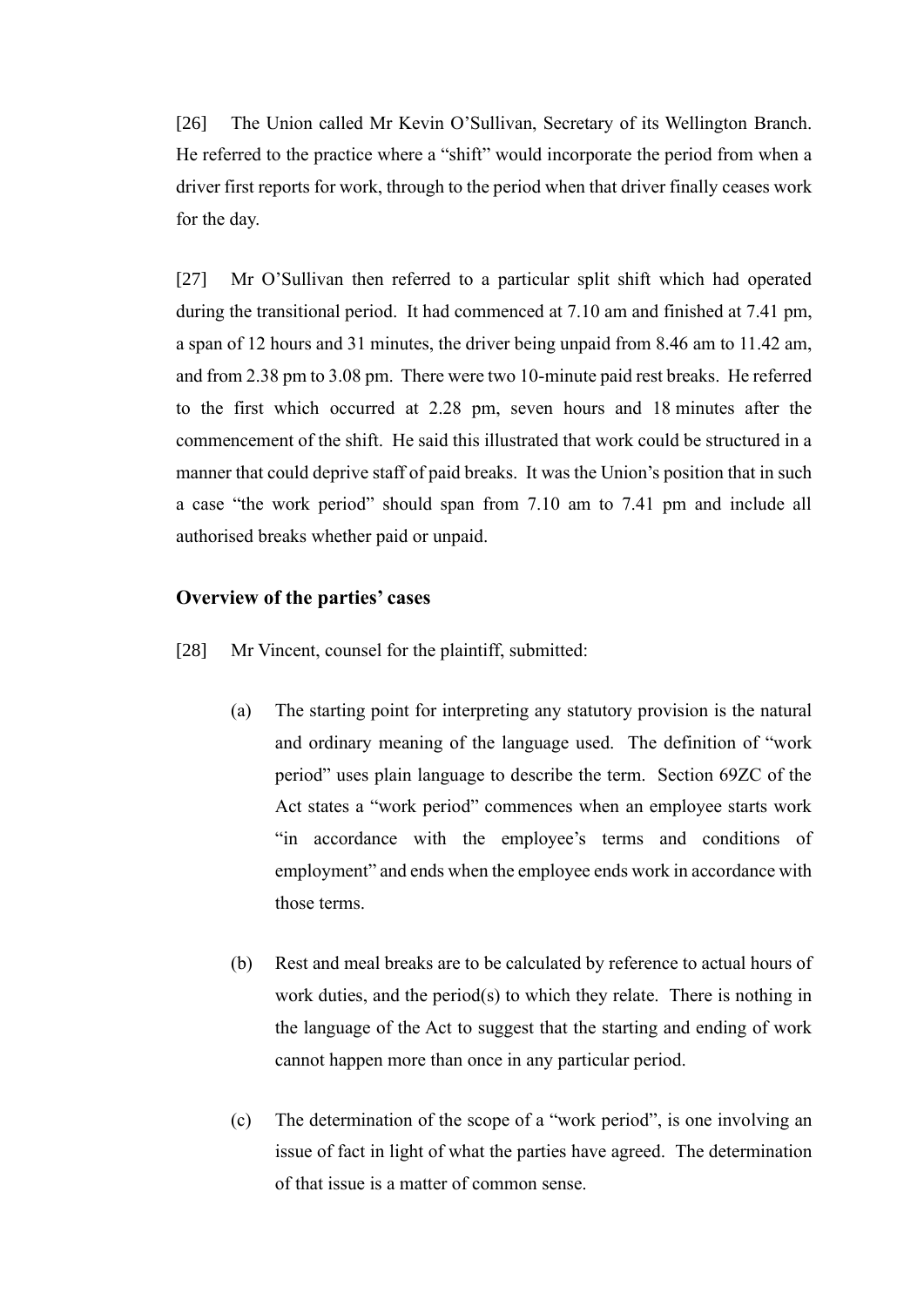- (d) Purpose is evident from extrinsic materials and case law. Rest and meal breaks are to provide for a better work/life balance.
- (e) The breaks are periods of time within a working period rather than periods of time between working periods.
- (f) The proposition that the breaks regime would be open to abuse were such an approach to be adopted is not correct. Were an employer to cynically employ staff for two-hour periods, with a gap between them so as to avoid providing any rest or meal breaks, there would be a potential grievance, which would engage the good faith provisions of the Act. The Court will always look to substance over form. It would be open to the Court when considering such a case to characterise the gap between work duties as rest or meal breaks if that is in substance what they are and thereby include them in the work period.
- [29] Mr Cranney, counsel for the defendant, submitted in summary:
	- (a) "Work period" is defined by reference to a "beginning" and an "ending". The definition does not say that it is the period during which the worker is working. There will be times in the work period when the worker is not working or required to work, but which are still part of the work period; for example, under s 69ZC(b) of the Act, there is an authorised break (whether paid or unpaid) which is either provided to the employee during the work period, or to which the employee is entitled during the work period.
	- (b) In each instance, the beginning and the finishing are issues of fact. It is the first start and last finish that matters. That interpretation is in accordance with the words of the Act and its purpose. It is also in accordance with *Lean Meats Oamaru Ltd v New Zealand Meat Workers and Related Trades Union Inc*. 9

<sup>9</sup> *Lean Meats Oamaru Ltd v New Zealand Meat Workers and Related Trades Union Inc* [2016] NZCA 495, [2016] ERNZ 381.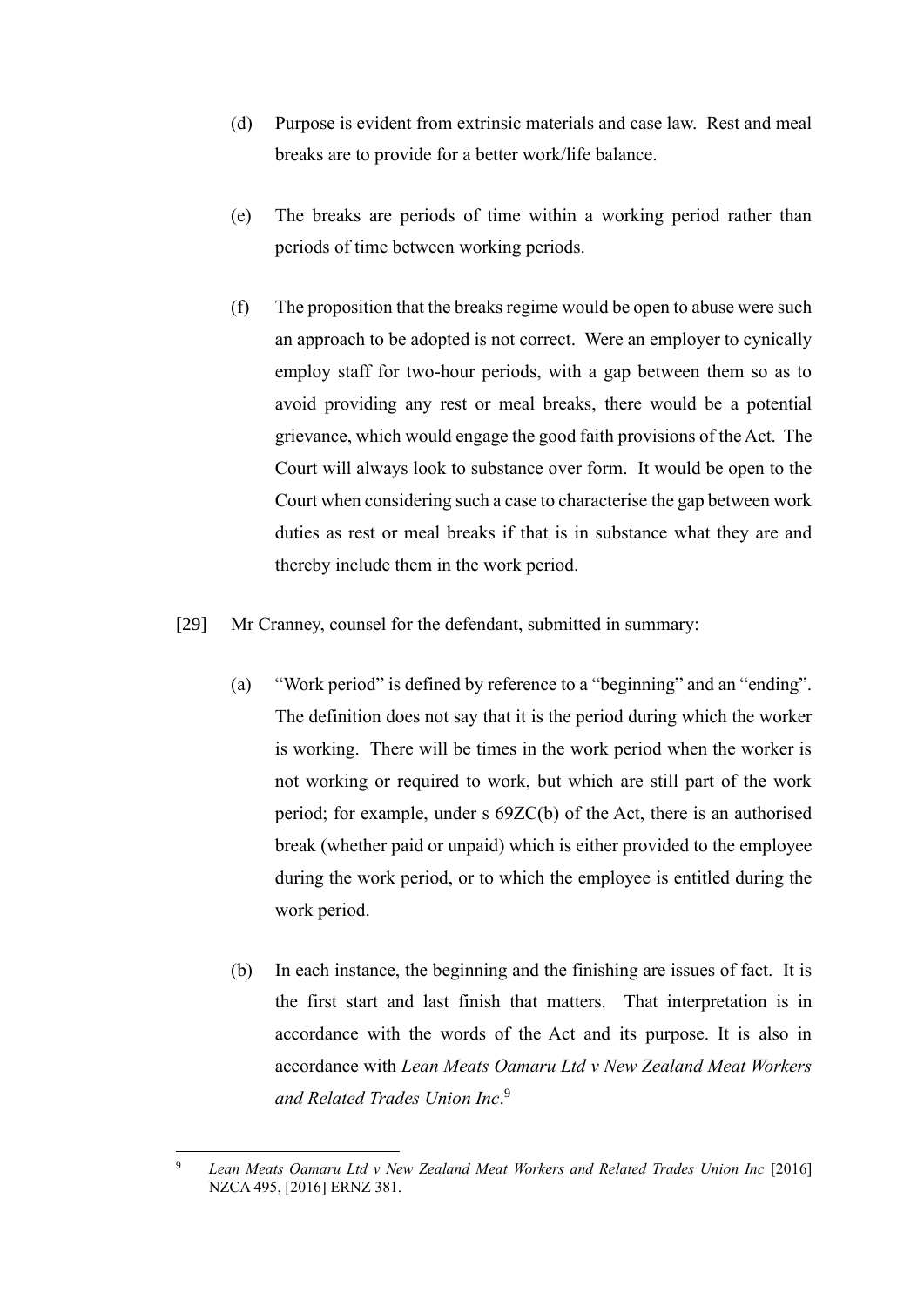- (c) Clause 11.1 of the CEA preserves and contractualises the employees' rest and meal break entitlements; it allows the plaintiff to change breaks from "shift to shift". Clause 8 of the CEA provides that an employee "may be allocated multiple shifts during a work day". However, because there is no agreement as to times, the plaintiff is required to follow s 69ZE(3)– (7) of the Act. Mr Cranney noted that the CEA states that a shift "may include multiple work periods" but in practice this is not done, and a split shift is rostered as a single split shift.
- (d) If the provisions were to be construed as advocated for the plaintiff, it would indeed be possible for an employer to establish a series of twohour work periods, with no rest breaks or meal breaks. This would not engage good faith, because it would be lawfully permissible to organise a work day in that way.
- (e) The statutory scheme has effect despite any provision to the contrary in any employment agreement: s 238 of the Act, and any employment agreement that were to exclude, restrict or reduce the entitlements would be of no effect: s 69ZG(2) of the Act.
- (f) The scheme is to enable a worker to receive an entitlement of rest, and in the case of breaks, paid rest. To some extent, the issue in this case is about money, because if people do not receive their paid rest breaks as required by the statute, their labour is cheaper. This is a human dignity provision, because it ensures rest as an aspect of work, and to a limited extent, an employee is entitled to rest on pay.

# **Analysis**

[30] The meaning of an enactment must be ascertained from its text and in light of its purpose.<sup>10</sup> In determining purpose the Court may have regard to the immediate and

<sup>&</sup>lt;sup>10</sup> Interpretation Act 1999, s 5; Legislation Act 2019, s 10(1).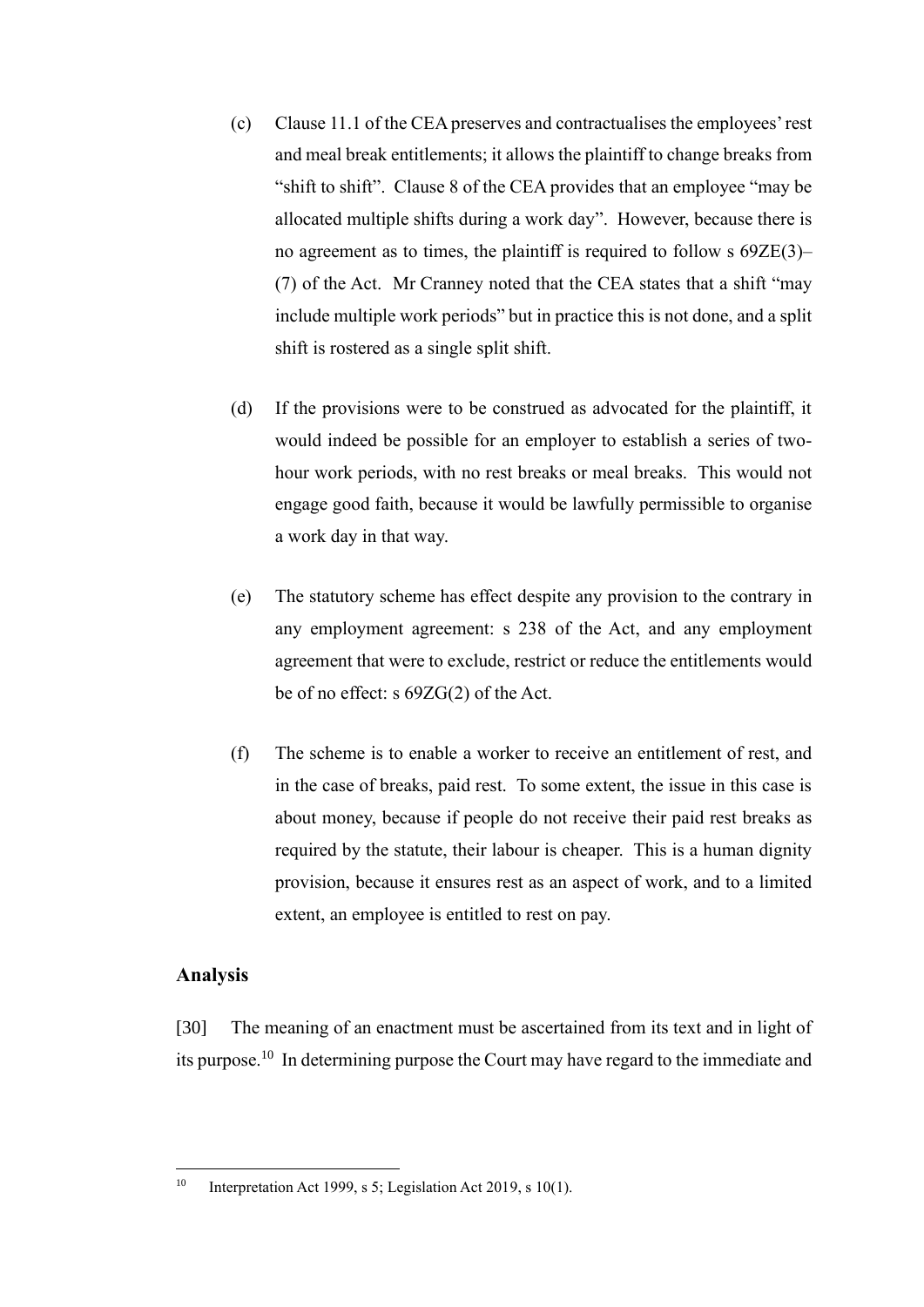general legislative context as well as a social, commercial, or other objective, of the enactment.<sup>11</sup>

## *Text*

[31] It is convenient to begin with the expression used in  $s$  69ZC(a) of the Act that requires consideration of the meaning of "work period" to be "in accordance with an employee's terms and conditions of employment".

[32] I accept Mr Cranney's submission that recourse to the terms and conditions of employment will normally establish when work duties start and when they finish.

[33] However, such provisions may not necessarily be determinative. That is because minimum requirements are prescribed by the statute, and not necessarily by the parties in the agreement. Consequently, were the parties to refer to the concept of "work period" in a way that had the effect of excluding, restricting, or reducing an employee's entitlements for breaks, such provisions would come up against s 69ZG(2). To the extent the relevant terms of the employment agreement did not meet the minimum requirements of pt 6D, they would be ineffective.

[34] Thus, the statement in the CEA to the effect that "an employee may be allocated multiple shifts during a workday", is not necessarily determinative. What is more significant for present purposes is the acknowledgment of the statutory regime in cl 11, where the parties agreed that rest and meal breaks would be scheduled in accordance with the employees' entitlements under the legislation.

[35] In summary to this point, I consider that the text used by Parliament in s 69ZC(a), when read alongside s 69ZG(2), makes it clear that the terms and conditions will assist in determining the start and finish times of work, but those terms and conditions do not, in and of themselves, establish whether the work period is to include a rest break where there is a split shift.

<sup>&</sup>lt;sup>11</sup> *Commerce Commission v Fonterra Co-operative Group Ltd* [2007] NZSC 36, [2007] 3 NZLR 767 at [22].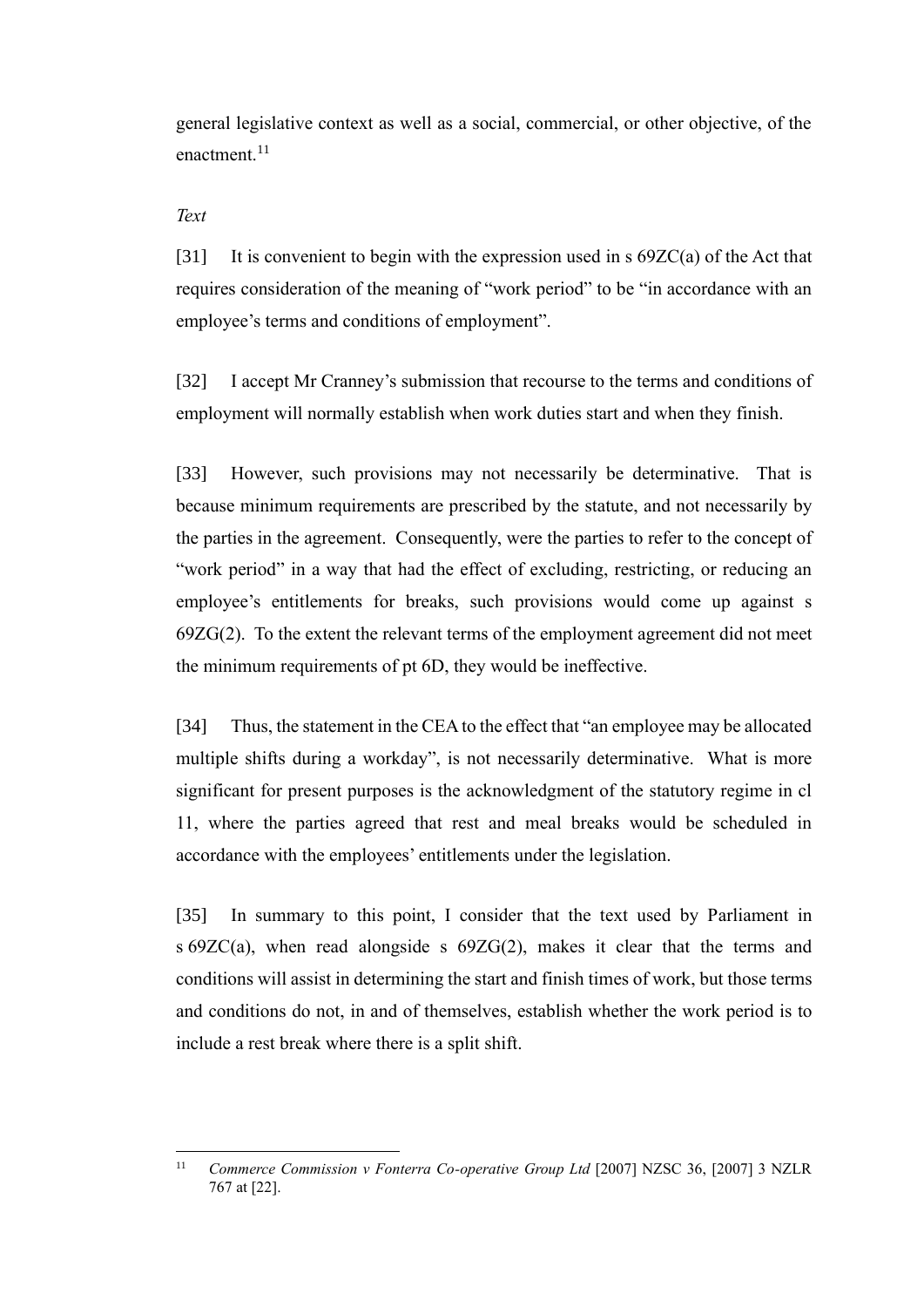[36] That consideration is informed in part by s 69ZC(b), which confirms that the work period includes all authorised breaks, paid or unpaid, provided to an employee, or to which that person is entitled in the period between the start and finish of work. It is reasonably apparent that Parliament intended there would be a link between ss 69ZC(b) and 69ZD(1). Two concepts were allowed for: those of *provision* and of *entitlement*.

[37] This was necessary since the Act was providing for minimum entitlements, as underscored by s 69ZG(2); as noted, an employment agreement cannot exclude, restrict, or reduce entitlements. Thus, an employee would be *provided* with breaks consistent with the statutory provisions; if they were not provided, the employee would be *entitled* to them in any event.

[38] Section 69ZD(2)–(7) goes on to describe work periods in multiples of two hours, from two hours to four hours, from four hours to six hours, and from six hours to eight hours; and then for any work period beyond eight hours. For the purposes of that last period, the cycle of entitlements is repeated.

[39] It is significant that each subsection of s  $69ZD(2)-(7)$  is contiguous. The clear implication from those subsections is that the work period continues for each of the intervals so described. The section does not allow for an entitlement, an obligation, or a duty to be provided in any interval which is not a work period.

[40] In my view, the provisions of s  $69ZD(2)–(7)$  are periods of time within a working period, rather than periods of time between working periods.

[41] The full Court made a similar point in *Greenslade v Jetstar Airways Ltd*,<sup>12</sup> although it must be acknowledged that it was dealing with a previous iteration of the rest break and meal break provisions.<sup>13</sup>

[42] The Court of Appeal, also dealing with a previous iteration of the rest break and meal break provisions, proceeded on the basis that breaks would likely arise when

<sup>12</sup> *Greenslade v Jetstar Airways Ltd* [2014] NZEmpC 23, [2014] ERNZ 157 at [35].

The finding was not referred to, one way or the other, by the Court of Appeal in its judgment of *Jetstar Airways Ltd v Greenslade* [2015] NZCA 432, [2015] ERNZ 71.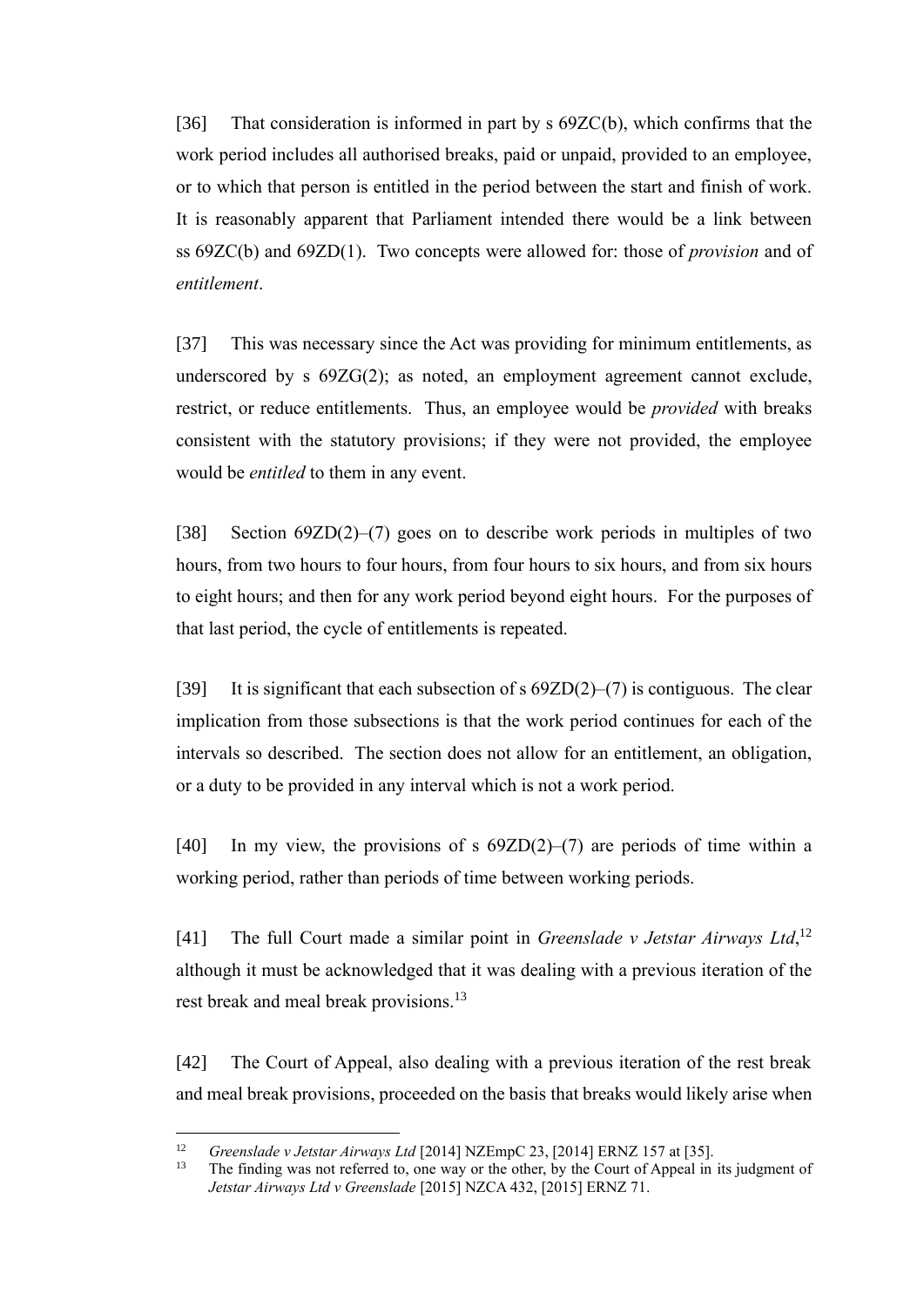work duties were being performed. In *Lean Meats Oamaru Ltd v New Zealand Meat Workers and Related Trades Union Inc*, that court was required to consider payment during rest breaks. It said: $14$ 

... The word "paid" is not qualified or explained. Theoretically a payment of one cent could meet the requirement as there would be a sum "paid". Obviously that is not the intended meaning. On the other hand the section concerns the "employee's work period". The entitlement for a "paid rest break" arises when an employee has been working for more than a certain period of time. *Given that the required "break" is from the employee's "work" and it is to be "paid", a natural inference is that what is to be paid for the break is that which was being paid for the work at the time.* The worker is paid through the break as if it had not been taken.

(Emphasis added)

[43] As the words in italics emphasise, the apparent intention was that breaks would be contiguous with work duties.

[44] It follows that under s 69ZD, authorised breaks fall within a work period.

[45] I conclude that a proper interpretation of the words used establishes that rest and meal breaks are to be calculated with reference to hours when an employee has work responsibilities. A work period includes those hours, as well as the authorised breaks which are referred to in s 69ZD(b).

[46] A work period is not a concept which refers to a period when the employee is not engaged for work, except when the worker has an authorised break, either as provided, or to which that person is entitled. Section 69ZC does not say otherwise. Nor does it say that a work period is to be defined by reference to a unit of time such as a work day.

[47] Finally, in this analysis of the text, I agree with both counsel that what constitutes a work period is an issue of fact undertaken in light of the information contained in the terms and conditions of employment, as discussed earlier.

<sup>&</sup>lt;sup>14</sup> *Lean Meats Oamaru Ltd v New Zealand Meat Workers and Related Trades Union Inc, above n 9,* at [12] (footnotes omitted).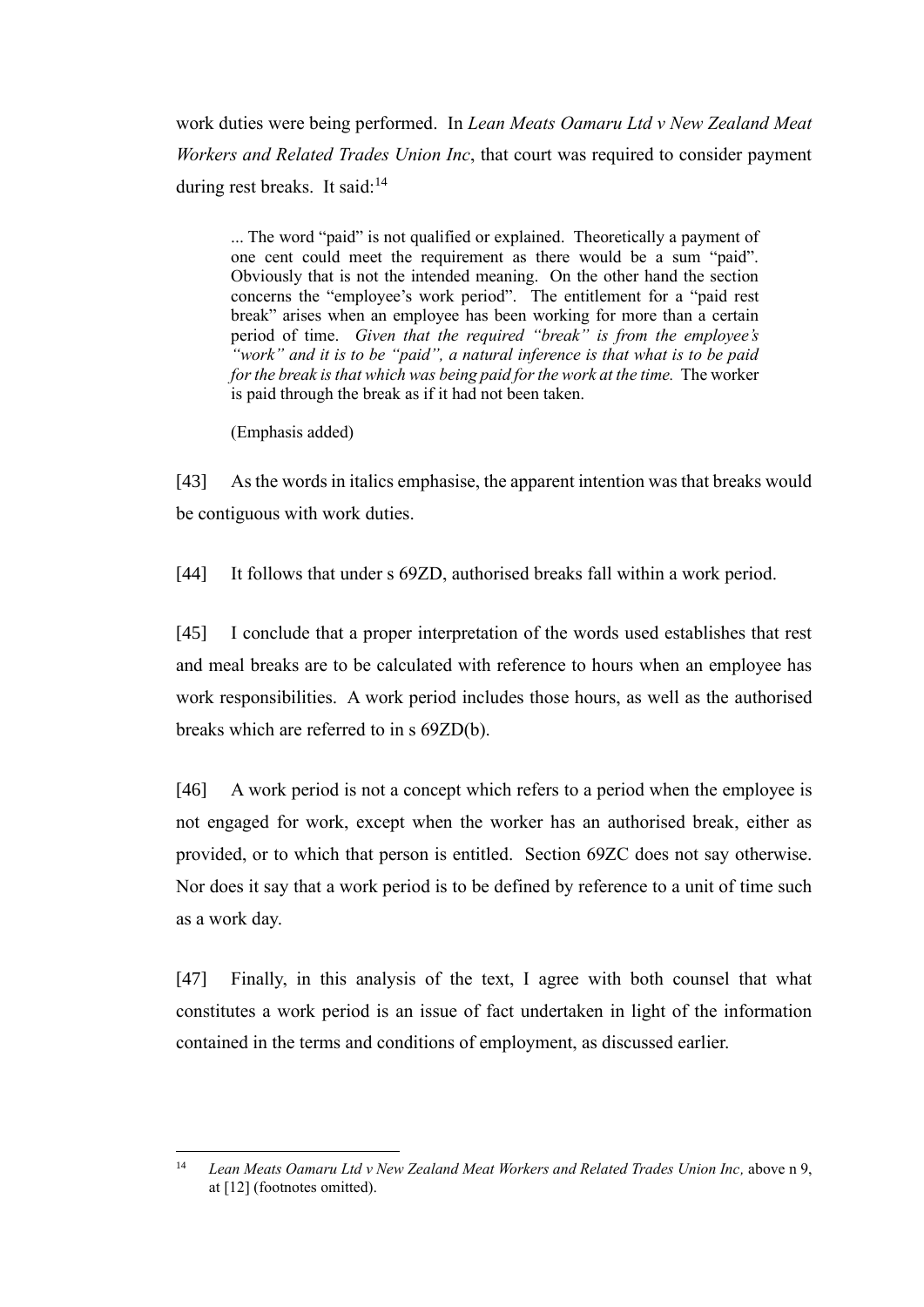### *Purpose*

[48] It is reasonably well established that the purpose of the subject provisions was to introduce minimum standards for rest and meal breaks, and thereby to provide for better work/life balance.

[49] So, in *Jetstar Airways Ltd v Greenslade*, the Court of Appeal described the background to the introduction of pt 6D in these terms:<sup>15</sup>

[28] To the extent that the Bill introduced minimum standards for rest and meal breaks, the evident government purpose was to benefit employees by providing for a better work-life balance. The regulatory impact statement accompanying the Bill noted that while almost 93 per cent of active collective agreements provided for rest and meal breaks, there were some problems regarding the organisation of work in specific sectors which meant that the actual provision of rest and meal breaks might be inadequate. The impact statement added that little was known about whether break provisions were included in individual employment agreements which covered a majority of the work force. The service and manufacturing sectors were identified as appearing to be the most prone to providing less than optimal rest and meal breaks.

[50] Later in the same judgment the Court of Appeal stated:<sup>16</sup>

… [W]e are satisfied Parliament's intention was to provide for the wellbeing of employees by requiring them to take specified rest and meal breaks during the work period as defined by s 69ZC of the [Act].

[51] A common theme in each of the speeches given by the Minister for Workplace Relations and Safety when the Bill was before Parliament related to the provision of rest, refreshment, and the opportunity to eat during working hours.<sup>17</sup>

[52] Mr Cranney urged the Court to recognise a broader purpose, particularly with regard to split shifts.

<sup>15</sup> *Jetstar Airways Ltd v Greenslade,* above n 13.

 $16$  At [35].<br> $17$  In the fi

<sup>17</sup> In the first reading the Minister said that the provisions would "give employees enough time to rest, refresh, and eat during working hours and be able to continue to work safely": (1 February 2018) 727 NZPD 1648. In the second reading the Minister said that the provisions would "ensure employees have time to rest, refresh, and eat during working hours and to be able to continue to work safely": (27 November 2018) 735 NZPD 8269. In the third reading the Minister said that the provisions would "give employees enough time to rest, refresh, and eat during work hours and to be able to continue to work safely": (5 December 2018) 735 NZPD 8585. A similar point was made in a Cabinet paper which preceded the introduction of the Bill: "100-Day Commitments: A Fairer Workplace Relations System": (1 February 2018) at [22].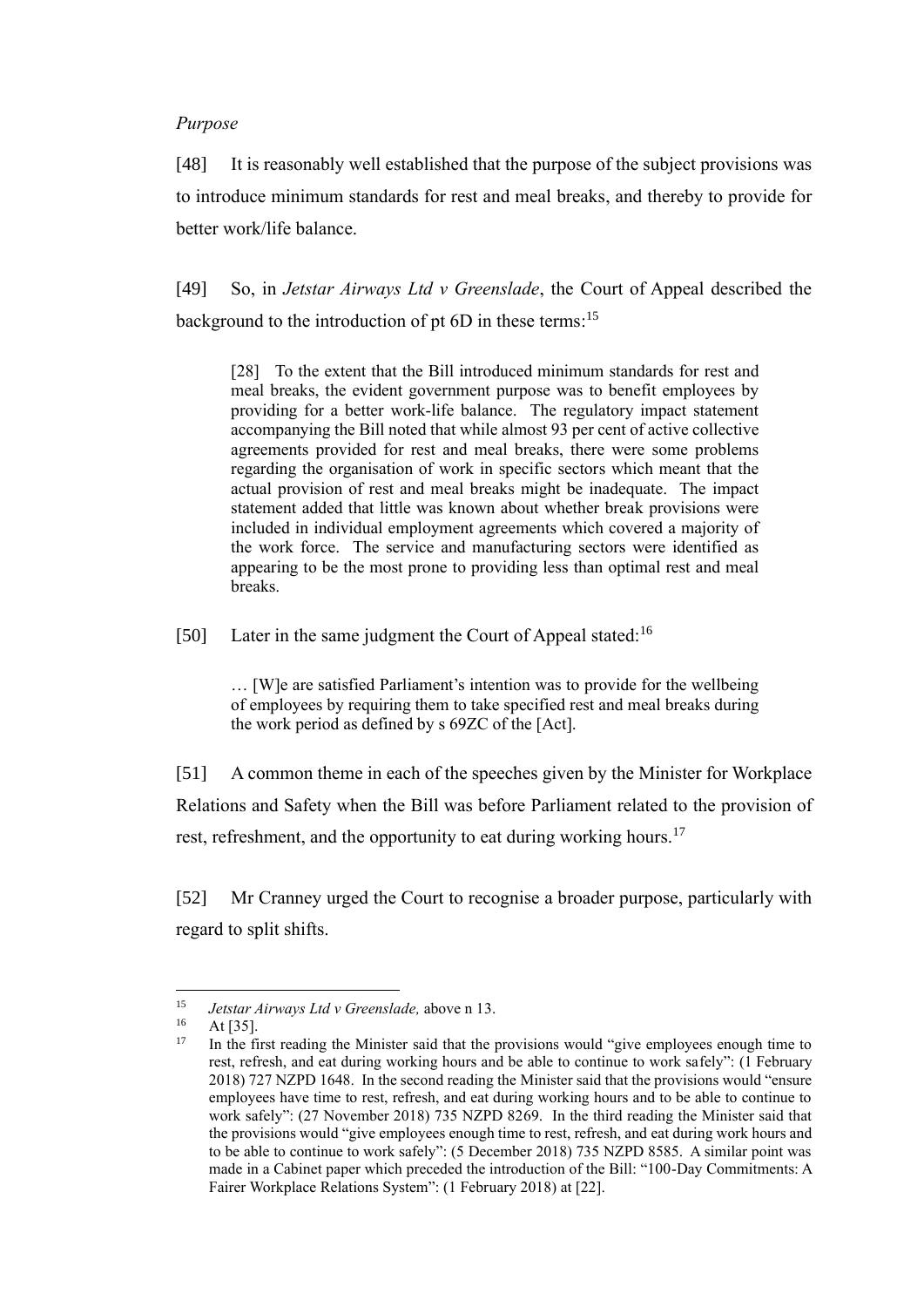[53] He acknowledged that during an interval which might arise where there was a split shift, an employee could obtain the advantage of a break. But he said that if the work period was to be regarded as continuing, so that it gives rise to a paid rest break, the employee should be remunerated accordingly.

[54] He went on to say, as noted earlier, that were the individual not to receive a break which is required by the statute, the worker's labour would be cheaper. He said that the entitlement arose from a "human dignity provision" which provided that rest is an aspect of work, for which the employee is entitled to receive pay, albeit to a limited extent.

[55] There are two points to be made about this submission. First, his point would apply to rest breaks which are paid, but not to meal breaks which are not. Any calculation which might bestow a meal break during the intervening period of a split shift, does not bestow any obvious benefit on the employee – except possibly to contribute to a calculation as to when any subsequent break might arise when work duties recommence. It is not obvious that Parliament had such a scenario in mind.

[56] But the second and more significant point is that Parliament's purpose was squarely focused on the provision of "time to rest, refresh and eat during working hours".<sup>18</sup> There is no evidence in the materials to which I was directed that there was any economic consideration by which an employee would receive remuneration if not engaged for work purposes.

[57] In short, the emphasis of the rest and meal break regime was on "providing time to rest, refresh and eat during working hours", as stated by the Minister, or for "wellbeing" as it has been put by the Court of Appeal.<sup>19</sup>

[58] Mr Cranney suggested that were such a conclusion to be reached, there would be an anomaly. An employer would be legally entitled to establish work periods which circumvented the rest and meal break obligations. He said that this would not be an

 $18$  Above n 17.

Above n 16.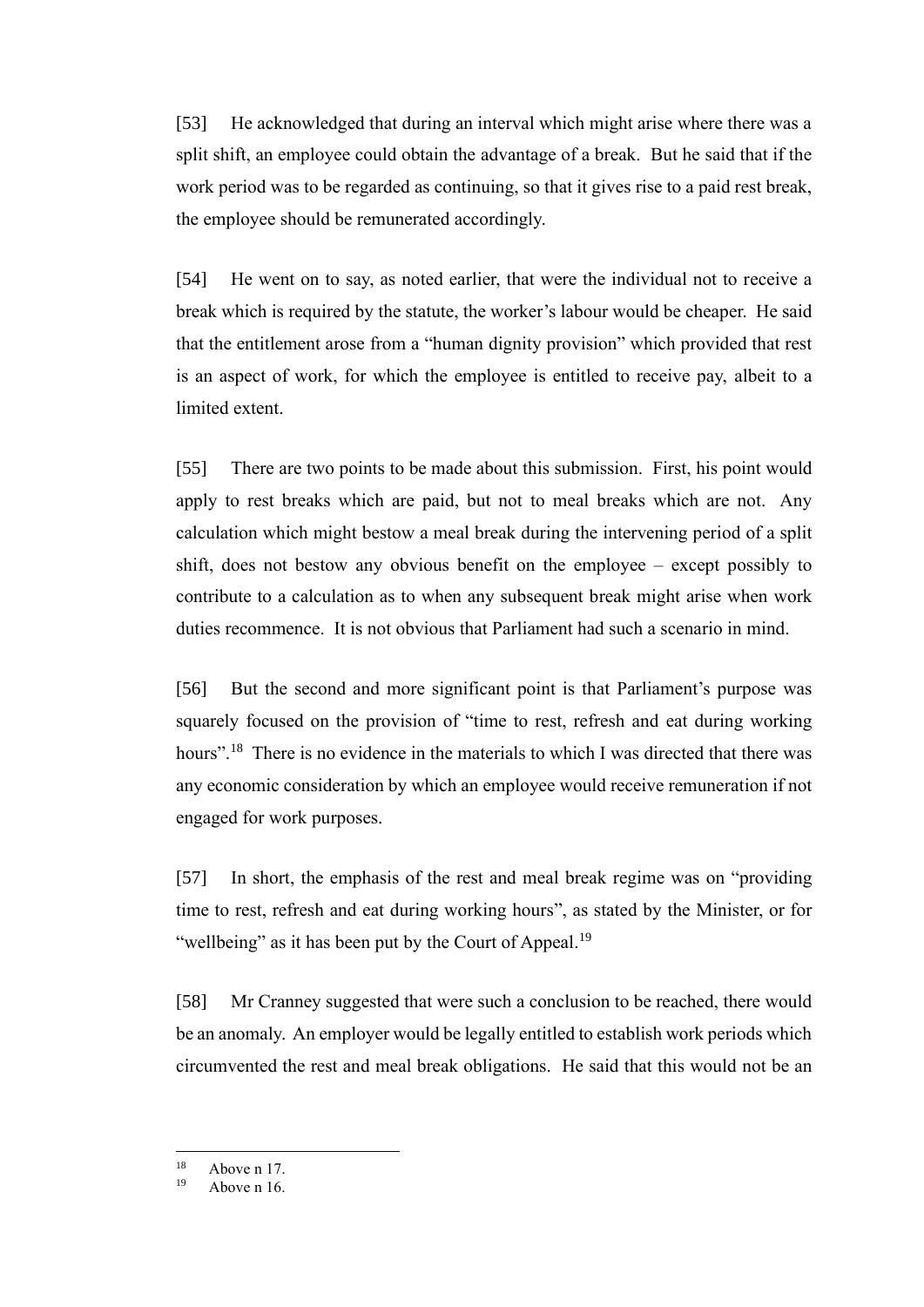issue of good faith because an employer would be legally justified in taking such a step.

[59] Whilst Mr Cranny may well be correct in stating that an employer could in theory proceed in this way, it does not mean that the relevant provisions should be construed so as to avoid this outcome. If by means of a somewhat extreme approach to the structuring of work periods employers are seen to be abusing the provisions, that is a scenario that Parliament may need to consider.

[60] A further problem with regard to an interpretation that would define work periods by the first start and last finish of a particular work day, as advanced for the Union, is that it is unclear what would occur if work commenced on one day, and continued into another, for instance overnight.

[61] The short point is that s 69ZC does not state that a "work period" is to be confined to a "work day" or to any other unit of time.

# **Result**

[62] A proper interpretation of the words used establishes that rest and meal breaks are to be calculated with reference to the actual hours that employees are required to be available to work, which includes those authorised breaks. The statements of purpose I have reviewed support this interpretation.

[63] Although the proceeding was heard on a de novo basis, it is appropriate to conclude that the Authority was incorrect when it determined that "the term *work period* covers all time between an employee's initial commencement and final cessation on any given day".<sup>20</sup> The Act does not rule out the possibility of the parties agreeing via their terms and conditions that an employee may undertake work duties during more than one period in a given work day, or across particular work days.

[64] Whether distinct shifts worked are separate work periods is a question of fact, calculated:

 $^{20}$  Above n 2.